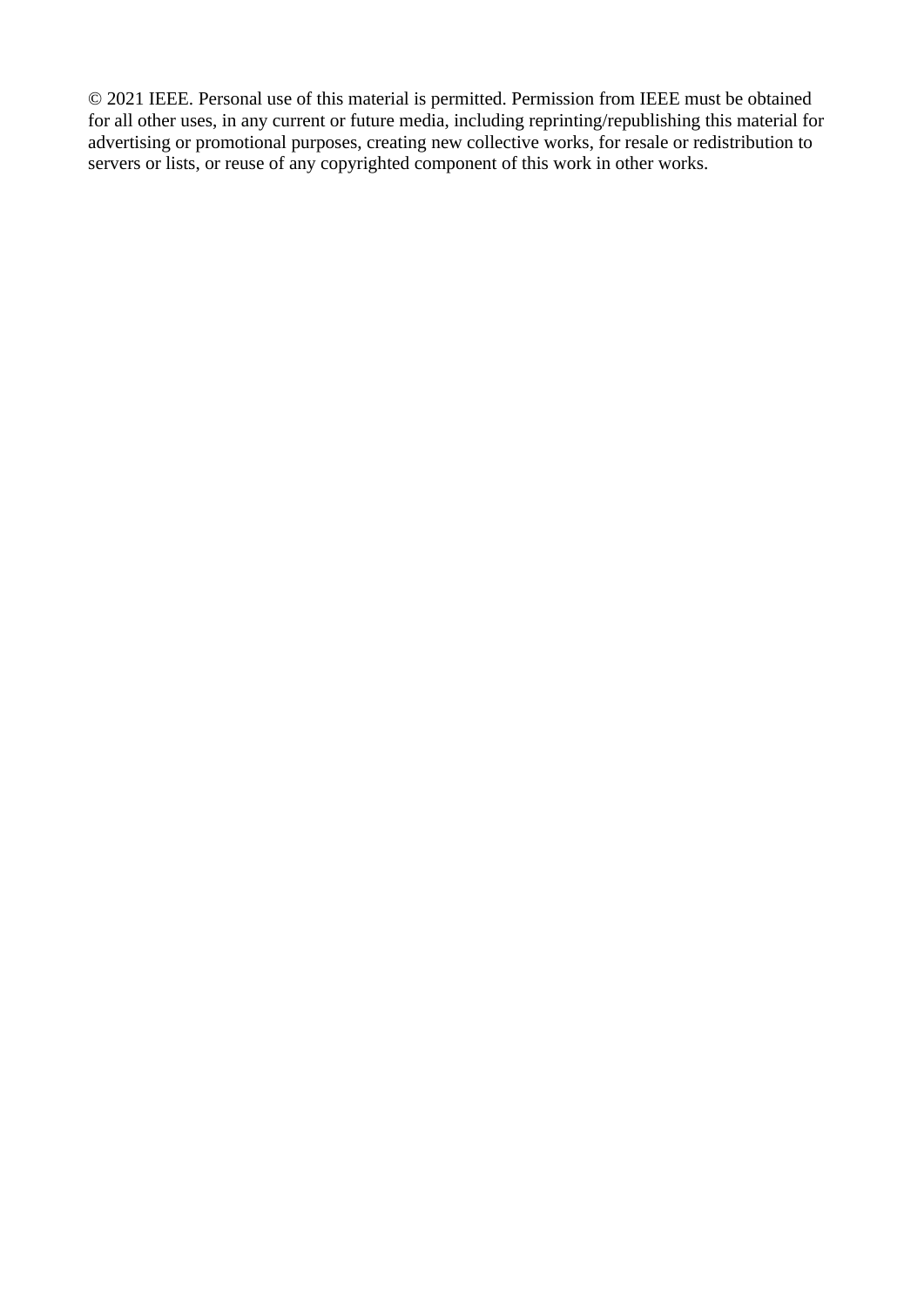# Fides: Distributed Cyber-Physical Contracts

Lars Creutz Institute for Software Systems Trier University of Applied Sciences Birkenfeld, Germany Email: l.creutz@umwelt-campus.de

Jens Schneider Institute for Software Systems Trier University of Applied Sciences Birkenfeld, Germany Email: j.schneider@umwelt-campus.de

Guido Dartmann Institute for Software Systems Trier University of Applied Sciences Birkenfeld, Germany Email: g.dartmann@umwelt-campus.de

*Abstract*—Current work in the field of smart contracts is primarily aimed at developers and directly connected to an underlying cryptocurrency. Those self-enforcing contracts are suitable for financial applications, but often disregard regular agreements that do not rely on digital money or are difficult to specify in the form of program code. In order to promote social interaction and self-organization for all types of users, we present Fides, a framework for creating contracts based on natural language that focuses on security and privacy. The use of natural language, detached from the actual payment process, allows everyone to create digital contracts inside a decentralized peer-to-peer network without relying on an inefficient Blockchain solution. These agreements are not only intended for interactions between humans, but can also be established between devices by automation.

### I. INTRODUCTION

In [1], we introduced the the idea of *Cypher Social Contracts*, which is an alternative protocol to the currently available smart contract systems. In this paper, we introduce *Fides*<sup>1</sup> , which is an implementation of a distributed cyberphysical contract system that focuses on social interaction, self-organization and privacy. *Fides* provides an optimized networking stack and includes changes to the previously described protocol to allow a better automation and validation of processed contracts.

We start in Section II, where we review related work and identify problems which reinforce the motivation for creating *Fides*. Then we highlight our contribution and what distinguishes *Fides* from other approaches in Section III. Section IV specifies the core fundamentals of the protocol and the additions that we made while implementing the first public version of our system. In Section V, we discuss the implementation in depth. In the last Section VI, we conclude our work and describe upcoming efforts on how we try to integrate our system in regions without Internet access, in order to be able to participate in digital services in those regions as well.

# II. RELATED WORKS

Before we describe our system and its implementation in detail, we review related work and then discuss how *Fides* follows a different approach in Section III. For conceptual approaches related to the idea of *Cypher Social Contracts*, we refer to [1].

False promises are often made, especially with regard to smart contracts. A well-known example, which has already been addressed in [2], is that lawyers will become obsolete because smart contracts cannot be changed and clearly define the contents of an agreement. What smart contract advocates often disregard is the complexity of transitioning legal language to computer code and the open research questions whether these digital agreements can be legally binding [2], [3].

Furthermore, works like [4] point out the risks of regular smart contract systems from the point of view of developers. These include among others high security requirements, code verification and flawed tooling. Works like [5], [6] and [7] implement domain-specific languages, which is quite common in this field, especially if the results aim to be compatible to *Ethereum* [8]. Most of the work is incomplete with respect to the presented domain-specific language [6] or serves only as a proof of concept to introduce the presented language to existing smart contract systems. In addition, further manual effort is required to make the generated contracts usable [5]. While a domain-specific language can make certain guarantees with respect to the interpretation of human-readable code in combination with the resulting machine code, a domainspecific language, as its name implies, covers only one domain. In order to address a broad audience and provide guarantees, for example on legal certainty, a single domain-specific language will most likely not be sufficient. Accordingly, it is to be expected that multiple, independent domain-specific languages will emerge, which can lead to compatibility problems in the cooperation between different domains.

However, regular agreements of users or small service providers are hardly addressed. Small, regional companies for example, often lack both the resources for lawyers and the digitization of their own processes. In addition, the possible loss of money in the event of programming errors can also act as a deterrent when using cryptocurrencies [9]. Another problem is in the retrieval of external data within smart contracts. For a wide range of use cases, for example in

<sup>&</sup>lt;sup>1</sup>The project is released under the MIT license and available at: https://gitlab.rlp.net/l.creutz/fides

Fides is described as "The Roman personification of honour in the keeping of word or oath". (Harry Thurston Peck. Harpers Dictionary of Classical Antiquities. New York. Harper and Brothers. 1898), Perseus Digital Library. https://www.perseus.tufts.edu/hopper/text?doc=Perseus:text:1999.04.0062 Accessed June 2021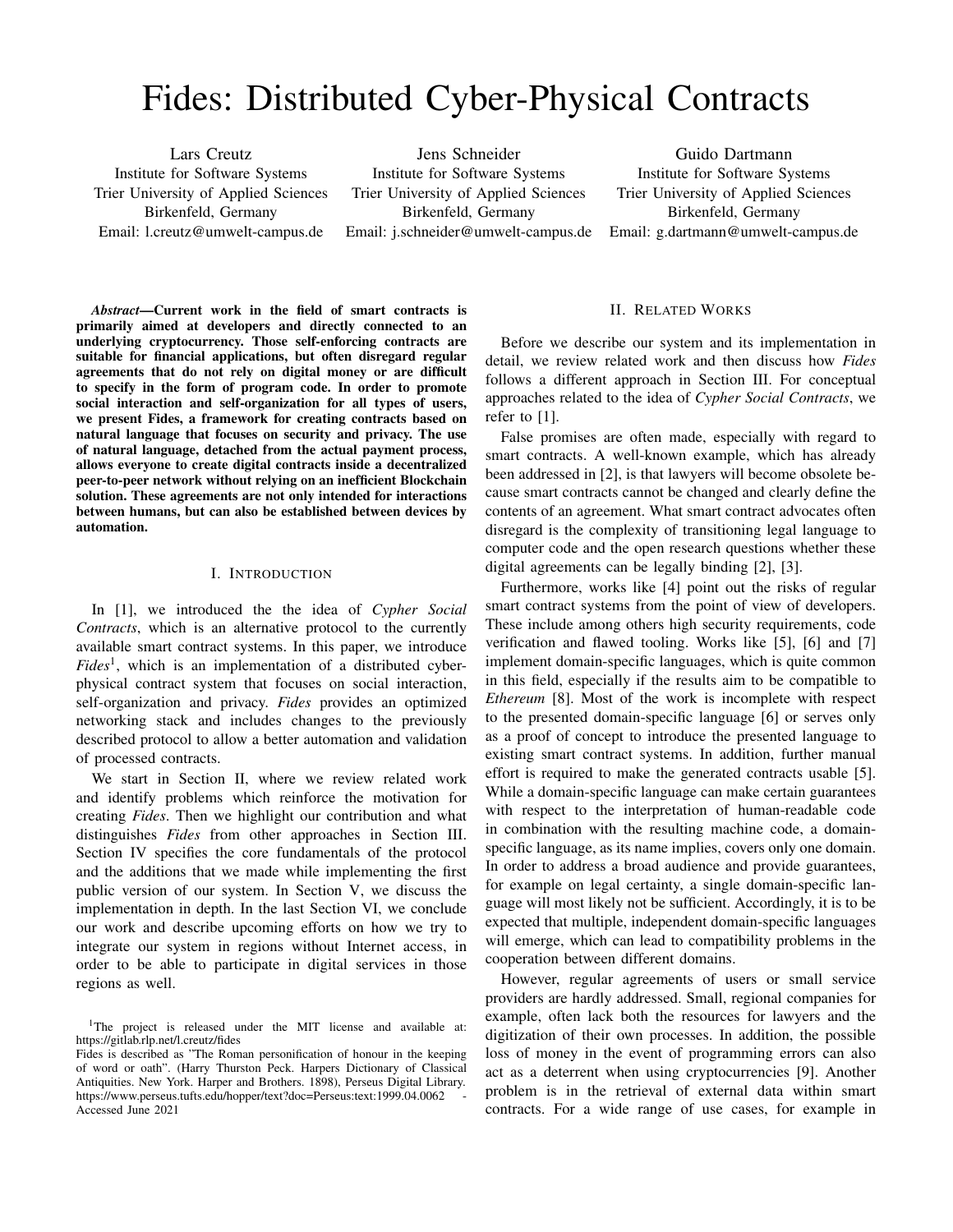the transfer of corporate processes to smart contracts, data is often required that cannot be placed on a Blockchain. Oracles, which are third party services for providing additional data, are used for this purpose and introduce additional security risks [10]. An attack on the external data providers could lead to monetary loss in the context of smart contracts and digital currencies. Due to the non-alterability of decentralized contracts, an attack on the Oracle would be sufficient to manipulate the execution of a contract, which could result in permanent, irreversible damage.

The authors in [11] present a new smart contract language with the goal of separating the communication aspect from the computation in order to create safer smart contracts. An intermediate language can improve the overall security of smart contracts, especially when formal verification can be applied [12]. However, solutions like these lack another abstraction layer, so that the creation of contracts can be simplified. In addition to intermediate languages, other (domainspecific) languages would be needed to address more than just developers as a target audience.

In [13], the authors present another way to implement smart contracts by attempting to enable private information within the contracts. To do so, they separate contracts into two parts: the part which is executed locally and thus can contain private data and the public part which is used to check if the first action was actually executed. The data generated during execution is used in combination with a zero-knowledge proof to create a transaction that can be validated on the network without knowing the private input.

# III. CONTRIBUTION AND CONCEPT

The concept of *Cypher Social Contracts* [1] is inspired by the ideas of the Cypherpunk's manifesto [14] in terms of decentralization, privacy of online communication, freedom of speech and the amount of information disclosure necessary to form digital interactions. The complexity of many systems and their focus on developers as an audience makes it difficult for regular users to improve their own privacy. Our contribution is the combination and integration of the following aspects into a novel framework to enable everyone to specify digital agreements and to interact securely through them.

*Transparency and natural language:* We use a novel concept of transparent contract templates that can be defined with natural language and are therefore completely generic. These allow other users to derive contracts whose contents are specified by the reusable templates. The use of natural language allows users without programming experience to utilize our system. Additionally any template can be revoked, which prevents the creation of new contracts and creates the possibility to reflect time-limited offers. Any template can be understood as an *invitation to treat* [15]. The derived contract represents an offer, which can be accepted or rejected by the creator of the template. In order for a contract to be legally enforceable, the template must be written accordingly in legally safe language. However, this is also the case for any contract in the real world. One advantage of *Fides* is that the tasks can be broken down into individual, understandable tasks that can be reused in other templates. It is still up to legal experts to determine whether the novel contracts inside *Fides* can be used in a legal context. Works like [2] and [3] address the legal aspects of regular smart contracts.

*Self-organization and decentralized structure:* All interactions are stored in an open, decentralized network in which everyone can actively participate. Due to the transparent nature of the agreements, *Fides* can be used without programming experience and is therefore suitable for non-expert users. Within our first paper [1], we described the network as a gossip peer-to-peer network. In this paper, we propose an optimized network architecture with full nodes and clients, where the full nodes are responsible to document the state of the agreements.

*Privacy and security:* Every information that is exchanged during the processing of contracts is encrypted by using forward secrecy [16] per contract. The transmitted information is thus only accessible to the two parties involved, although the complete network is used to preserve that data.

*Detached from cryptocurrencies:* Our contribution is novel in terms of generic digital contract processing in combination with secure private communication, detached from cryptocurrencies and applications with a focus on finance. Each payment process can be described in an abstract way within the agreement, enabling the use of a wide variety of payment systems.

*Automation: Fides* does not only allow the manual processing of contracts, but also supports automation by developers. Thus, it is possible that the easy-to-understand processes, which may be performed manually, can also be automated and integrated into existing system landscapes. An additional advantage is the possibility to continuously make changes to the underlying implementations and thus to further automate contracts step by step.

*Cyber-physical contracts:* Our system can be used to create contracts between cyber-physical devices which can be processed continuously after being implemented and automated once. The defined tasks per contract are comprehensible for people who may not understand the implementation.

*Decentralized mapping of agreements:* Our system differs from traditional smart contract systems like Ethereum [8], in that the network only documents the state of contracts. Any code in the respective system of the participating party is executed locally, which is not only energy-saving, but also completely sufficient for decentralized mapping of agreements. If an untrustworthy party tries to cheat within a contract, the entire interaction can be the basis of a legal dispute. Such an approach allows not having to disclose the underlying systems and business processes by having only abstract tasks within a contract, which are locally integrated into the existing systems. Attacks aimed at monetary losses are more difficult, as payment transactions are initiated or verified by the individual parties and are not tied to a digital currency within the application. Accordingly, zero-knowledge proofs like in [13] are not necessarily required, since the actions performed can be immediately reviewed by the other party.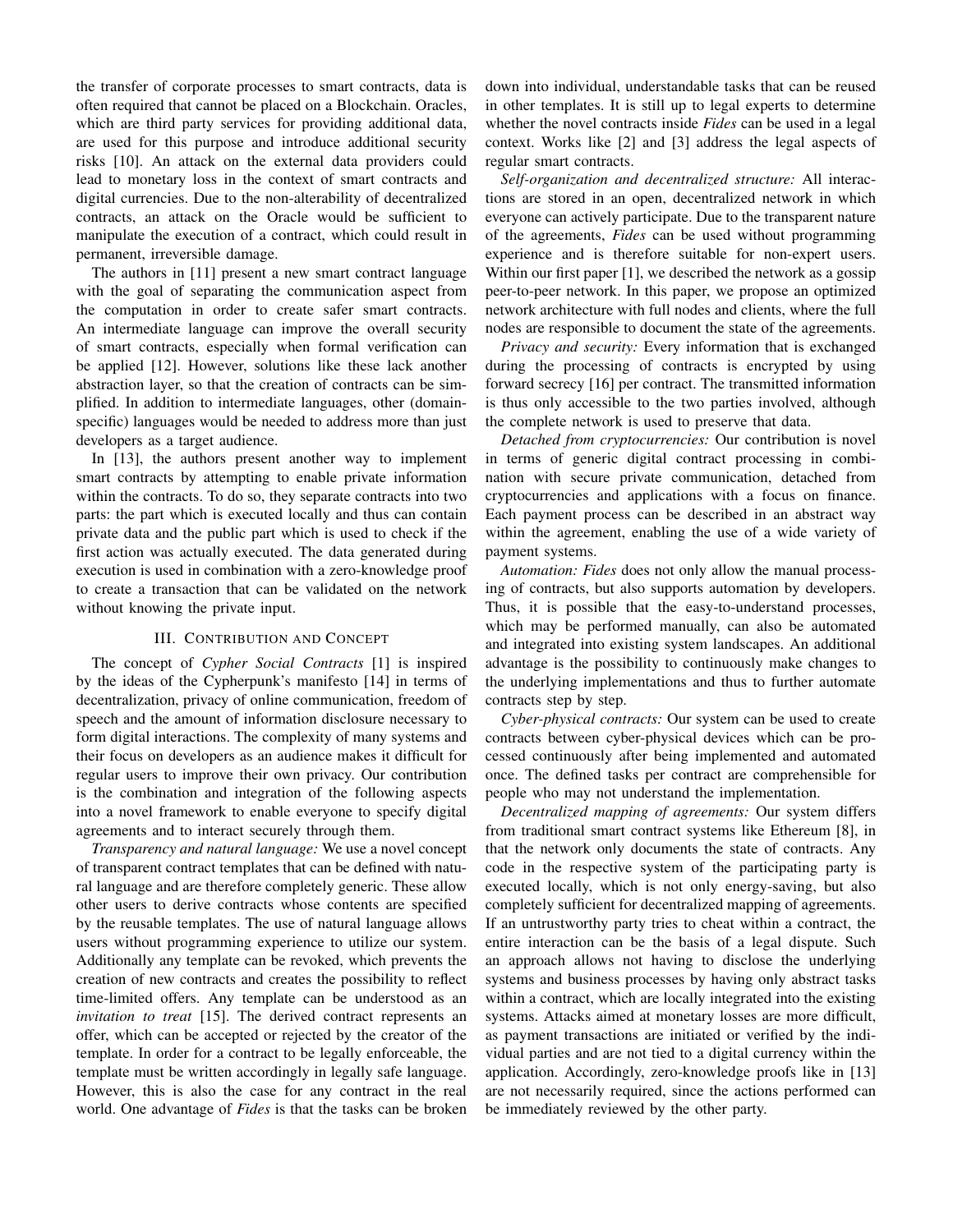*Energy Efficiency*: Due to the local processing of the contract, the system has a lower energy consumption, because the input data to a contract is only readable by the involved parties and does not cause any computation by other network nodes. Additionally, no special hardware is required to participate in the network. We show this in more detail through measurements in Section V-C1.

# IV. DEFINITIONS

Before we describe the overall structure and implementation of *Fides*, we reiterate the definitions made in [1]. Fig. 1 shows an overview of the components and how they are interrelated.

### *A. Account*

An account inside *Fides* is described as a tuple of private key  $\mathcal{K}_{i,S}$  and public key  $\mathcal{K}_{i,P}$  on the elliptic curve *Curve*25519 [17]. For a user  $i$ , the account is defined as:

$$
\mathcal{A}_i = (\mathcal{K}_{i,S}, \mathcal{K}_{i,P})
$$
\n(1)

Those keys are used to sign and verify transactions, using the signature system *Ed25519* [18], and intended to be used long-term. Short-term (ephemeral) accounts are used to derive a shared secret when encrypting data during the processing of a contract, using *X25519*<sup>2</sup> [17] Diffie-Hellman key exchange [19], and are defined as:

$$
\mathcal{A}_{\mathcal{E}i} = (\mathcal{K}_{\mathcal{E}i,S}, \mathcal{K}_{\mathcal{E}i,P})
$$
 (2)

We note that any user can create a new set of keys for every contract and therefore minimize the digital trace while using the system.

### *B. Template*

Templates are the base of any contract, define the respective contents of an agreement and are defined as:

$$
\mathcal{O}_j = (\mathcal{H}_{\mathcal{O}_j}, \mathcal{K}_{j,P}, B, T, R, r_M, V) \tag{3}
$$

Here  $\mathcal{H}_{\mathcal{O}_j}$  describes the unique hash of the template and  $\mathcal{K}_{j,P}$  the public key of user j who created the template. B is description of the template whereas the other elements of the definition refer to the tasks of a template. In general, a task t is defined as the SHA256 hash of its description  $\mathcal{D}$ , whereas the description is a regular string object that can be human readable:

$$
t_i = \mathcal{H}(\mathcal{D}_i) \tag{4}
$$

In a template, the list of tasks  $T$  is defined as:

$$
T = \{D_1, D_2, \dots, D_N\} \tag{5}
$$

Those tasks are mapped to the responsible user, which is either the creator of the template (the receiver of the contract) or the sender of the contract. In the implementation, we use boolean values, where *false* is mapped to the sender, and *true* mapped to the receiver:

$$
R = \{r_1, r_2, ..., r_N\}
$$
 (6)

<sup>2</sup>The naming of the system is based on the proposal of the author of the curve. Here *X25519* refers to the Diffie-Hellman key exchange, *Ed25519* to the signature scheme and *Curve25519* to the underlying elliptic curve used by both: https://mailarchive.ietf.org/arch/msg/cfrg/- 9LEdnzVrE5RORux3Oo oDDRksU/ - Accessed May 2021

The list of tasks is used to calculate a Merkle tree [20] whose root hash is defined as  $r_M$  and reused inside the contracts. An addition that *Fides* makes to the protocol is to add *Validators* inside the definition of a template:

$$
V = \{v_1, v_2, ..., v_N\}
$$
 (7)

Validators describe checks, defined at the time of the template creation, for the required input data, which are verified during the processing of the contracts by the respective parties. Validators are especially useful on automated contracts which were defined by programming instead of using the application through the command line interface. The currently available validators are:

- *Plaintext:* No validation, used by a regular user without programming.
- *Range:* Validate that a given value is inside a previously defined range for the given data type.
- *Regex:* Validate if the input data matches a given regular expression.
- *Signature:* Verify if the input data was signed using a known public key on the same elliptic curve.
- *Multiple signature:* Validate that the given data was signed by multiple separate keys.
- *SHA256:* Verify that the hash of the input data matches the given value.

### *C. Contracts*

A contract  $C_{i,j}$  is always an agreement between two parties i and j and derived from a valid template  $\mathcal{O}_j$ . Therefore a contract must include a reference (the hash value  $\mathcal{H}_{\mathcal{O}_j}$ ) to the used template inside its definition:

$$
\mathcal{C}_{i,j} = (\mathcal{H}_{\mathcal{C}_{i,j}}, \mathcal{K}_{i,P}, \mathcal{K}_{j,P}, N, R, r_M, \mathcal{H}_{\mathcal{O}_j})
$$
(8)

 $\mathcal{H}_{\mathcal{C}_{i,j}}$  represents the unique hash value of the contract. Besides the public keys of the involved parties, a contract contains a reference to the number of tasks  $N$ , the list of who is responsible for which task  $R$  and a reference of the calculated Merkle tree root hash  $r_M$ . The reuse of these objects requires less memory and by using Merkle trees it is not necessary to include the actual tasks from the template in the contract. Both templates and contracts also contain a 4 byte nonce which should ensure the uniqueness of the respective objects inside our implementation. Every contract is in a state, which is defined by the number of interactions with it:

- *init:* Contract was created and published.
- *rejected/live:* The other party (owner of the template) rejected/accepted the contract.
- *finished:* All tasks have been fulfilled.

# *D. Transactions*

A transaction of user  $i$  is defined as:

$$
\mathcal{T}_i = (\mathcal{H}_{T_i}, \mathcal{S}_i, \mathcal{K}_{i,P}, type, \mathcal{H}_{T_i})
$$
\n(9)

Each transaction, which is identified by its hash value  $\mathcal{H}_{T_i}$ , must be signed using the private key  $\mathcal{K}_{i,S}$  of the currently responsible account. This signature  $S_i$  can be verified using the public key  $\mathcal{K}_{i,P}$  included in the transaction. Additionally, a reference to a previous transaction  $\mathcal{T}_l$  (the hash value  $\mathcal{H}_{T_l}$ )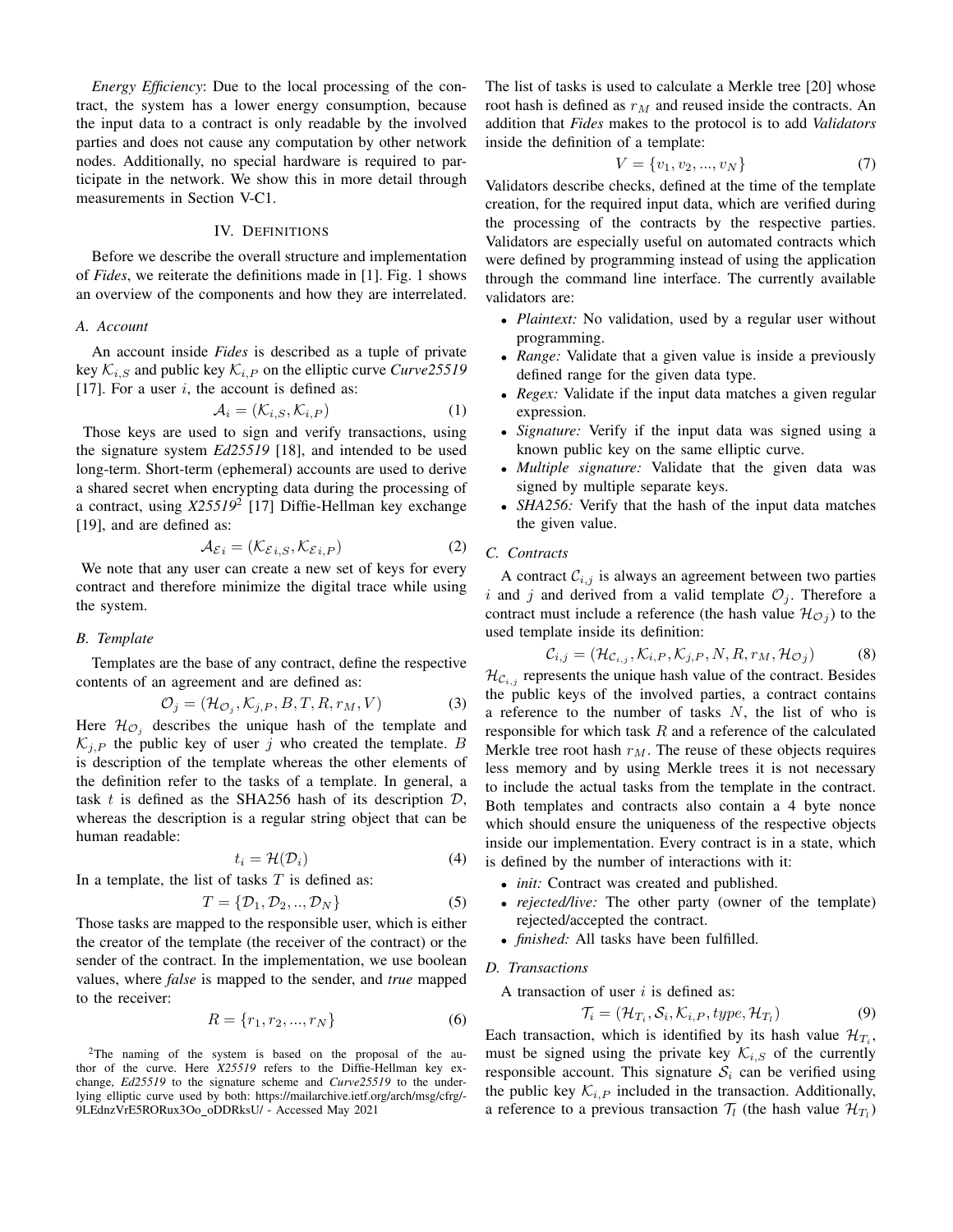

Fig. 1. Overview of the *Cypher Social Contract* system. The figure shows the relationship between the introduced definitions. Some aspects, such as the type of transaction, have been shortened for better readability and are discussed in more detail in Sections IV and V.



Fig. 2. An example of a simplified transaction that contains the necessary data to confirm a task in an active contract. The transaction addresses the previously created contract and the hash value of the task to be confirmed. Additionally included is the proof in the form of array elements and their position with respect to the full binary tree. Before any input is encrypted and added to the transaction, the validator assigned to that task will check the unencrypted input data.

is included on every type of transaction except when it comes to the publication of a template. Transactions are the only way to change the state of the contracts or templates and always originate from a user. Transactions can be of the following different types that add different elements to (9):

- *Template publish:* Publish a new template  $\mathcal{O}_i$  which can be used to derive contracts from.
- *Template revoke:* Set an active template to inactive what prohibits the creation of new contracts. The template is addressed by its hash value  $\mathcal{H}_{\mathcal{O}_j}$ .
- *Contract offer:* An active template was used to create a new contract  $\mathcal{C}_{i,j}$ . Now the owner of the template

can decide whether to accept or decline the offer. The transaction also includes an ephemeral public key  $\mathcal{K}_{\mathcal{E}i,P}$ , which is later used to encrypt exchanged data.

- *Contract accept/decline:* Accept/decline a contract identified by its hash value  $\mathcal{H}_{\mathcal{C}_{i,j}}$ . Provided the contract is accepted, the transaction additionally contains the other temporary public key  $\mathcal{K}_{\varepsilon,i,P}$ .
- *Confirm task:* Confirm a task of a live contract. This transaction must include the necessary information about that task and a proof to show the network that this task is part of the contract. For this purpose we use the included proof in combination with the Merkle tree root hash  $r_M$  of the contract to check if the task is indeed part of that tree. It is important to note that this check can be performed without accessing the template (due to the reused elements when creating the contract) and therefore we just need to handle  $log_2(N)$  hash values per transaction. Any user input required to confirm that task is encrypted using the exchanged ephemeral keys and added to the transaction. An example of a simplified transaction is shown in Fig. 2.

# V. IMPLEMENTATION

Having covered the basic definitions of the protocol, the following section now presents the core components of the implementation.

*A. API*

The API describes how *Fides* is structured and how it can be used in external programs. In general, the API is divided into the following components: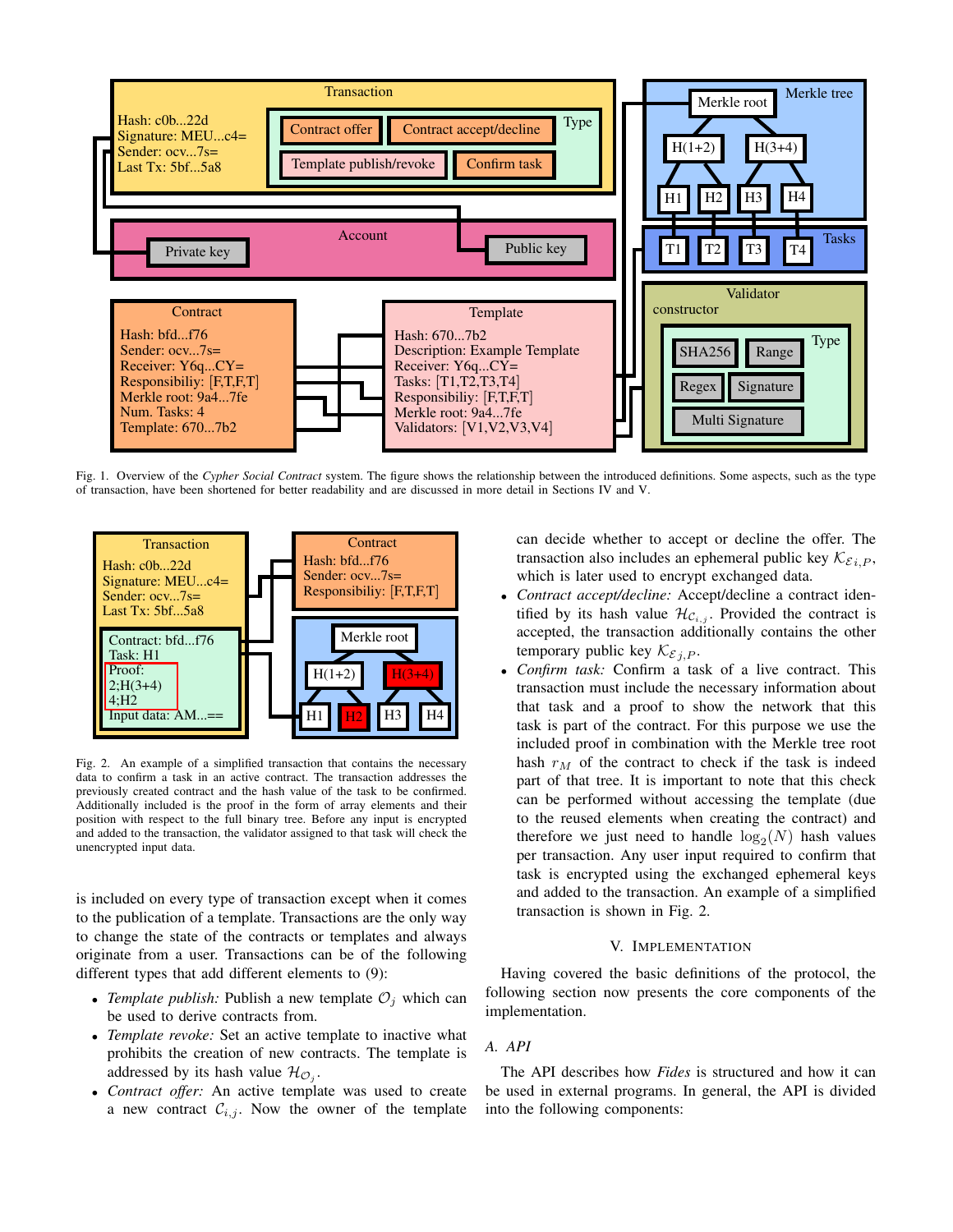- *abst:* Abstractions of the system, for example to use *Fides* within a different context. The module exists to create a separation to the core functionality. Currently we are working on a compatible *LoRaWAN* abstraction to be able to create and process contracts without Internet connection.
- *cli:* Implementations regarding the command line interface.
- *core:* The core modules of *Fides*: account management, networking, configuration, encryption, storage, validators, templates, contracts, transactions and serializable types.
- *external:* External modules/libraries separated from the other components.
- *hooks:* Automation for templates or contracts. Hooks can be started from the API or via the command line interface.
- *utils:* Utility functions like logging or time functions used by many parts of the application. Furthermore, this module contains additional functions for assigning aliases for contracts, templates and accounts to simplify the usage of the command line interface.

It should not be the scope of this paper to describe every aspect of the API in detail, therefore Algorithm 1 illustrates some core concepts when using the framework, like how to create and publish a template or use an existing template to create a contract.

Algorithm 1 Brief example on how the API of *Fides* can be used. We show the usage from the perspective of two users. The first user Bob creates and publishes a template, which is then used by Alice to create a new contract.

```
1: from fides.core.config import ACCOUNT PATH
```

```
2: from fides.core.account import load key
```

```
1: from fides.core.template import Template
```

```
2: from fides.core.types import Validator
```

```
3: t \leftarrow Template()
```

```
4: a \leftarrow load\_key(ACCOUNT\_PATH + "bob")
```

```
5: t.tasks = ["First task", ...]
```

```
6: t. responsibility = [True, ...]
```

```
7: t.validators = [Validator, \ldots],
```

```
8: t.description = "My first template"
```
9: t.finalize(a)  $\triangleright$  Calculated template hash: 582...592 10: t.publish(a)

```
1: from fides.core.contract import Contract
2: c \leftarrow Contract()
3: a \leftarrow load\_key(ACCOUNT\_PATH + "alice")4: c.create("582...592") \triangleright Template hash
5: c.finalize(a)
6: c.publish(a)
```
# *B. Command line interface*

The system can be used through the command line interface *fds*, which is recommended for regular users. Fig. 3 shows a

```
thinkpad :: \sim $ fds
Usage: fds [OPTIONS] COMMAND [ARGS]...
Options:
  --version
             Show the version and exit.
  --help
             Show this message and exit.
Commands:
  account
            Generate, manage accounts
            Create and interact with contracts
  contract
  endpoint
            Manage connection to other nodes
  hooks
            Manage hooks
  init
            Initialize Fides
  log
            Show entire log
  lora
            Manage LoRaWAN abstraction
  network
            Manage networking daemon [fidesd]
  status
            Show status information
  template
            Create and manage templates
            Infos about transactions
  tx
```

```
thinkpad :: \sim $
```
Fig. 3. Command line interface *fds*

brief overview of the available commands within the application, which are aligned with the API. In order to create or automate applications in the form of templates and contracts, experienced developers should use the API directly and import the module into their application accordingly. The API and *fds* do not interfere with each other and can therefore be used in parallel, for example to manually check the current state of a contract while other activities are automated in the background.

# *C. Network*

Within our first paper [1], we described the network as a gossip peer-to-peer network which was sufficient to test the core functionality of the system. However, in order to provide a system for the general public, some major changes were made to the network architecture to reduce any potential attacks on the system. One common problem inside a gossip network is the presence of spam. Since our system is based on trust and the templates or contracts are defined solely in natural language, it is not possible to reduce spam. Therefore, our approach is not to prevent spam, but to make targeted spam of individual network participants more difficult and not profitable. In order to describe the network architecture of *Fides*, a distinction must first be made between *clients* and *full nodes*. The type of network participant is defined via the global configuration file which is created when initializing the system using *fds*. The same configuration contains the information about which network to join. Each network is precisely defined by its name, which means that semantically different networks can coexist with the same version of *Fides*, as well as that the users' data is not mixed within these networks, provided that the configuration remains the same for all users.

*1) Full nodes:* Full nodes are users or institutions that form the network by storing and verifying templates and contracts. In order to participate in the network, they must open the corresponding TCP port so that clients are able to communicate with them. The purpose of full nodes is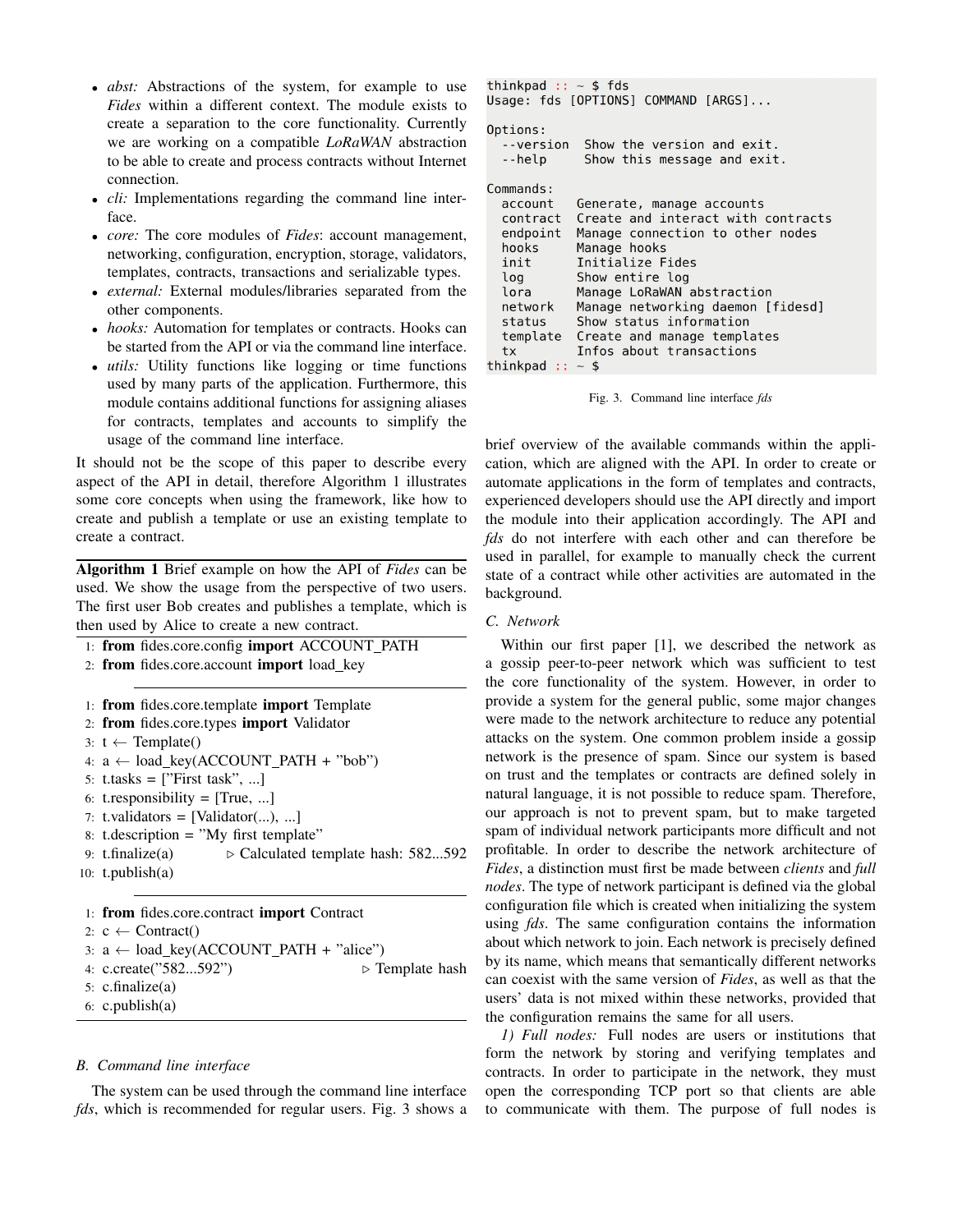### TABLE I TEMPLATE INDEX  $\mathcal{I}_T$

| <b>Table</b> | <b>Contents</b>            | <b>Description</b>          |
|--------------|----------------------------|-----------------------------|
| Metadata     | Template, state, owner,    | information<br>Necessary    |
|              | transaction $3$            | about a specific template   |
| Templates    | Template hash, contract    | Connection of contract and  |
|              | hash, contract transaction | used template               |
| Transactions | Hash, data                 | Transaction data referenced |
|              |                            | by the other tables         |

TABLE II CONTRACT INDEX  $\mathcal{I}_C$ 

| <b>Table</b>        | <b>Contents</b>                                                           | <b>Description</b>                                                      |
|---------------------|---------------------------------------------------------------------------|-------------------------------------------------------------------------|
| Contracts           | Contract hash, state, last_tx,<br>transaction <sup>4</sup> , current task | All the necessary infor-<br>mation to manage the<br>state of a contract |
| <b>Transactions</b> | Hash, data                                                                | Transaction data that<br>interacted with a par-<br>ticular contract     |



In order to implement the remote procedure call (RPC) methods we use *gRPC*<sup>5</sup> . We distinguish between template index  $\mathcal{I}_T$  and contract index  $\mathcal{I}_C$  which were both realized by using a *SQLite*<sup>6</sup> database. The template index maps the state of active templates and the corresponding offers of users for the specific template. Table I describes the contents of the index. The template index is updated by users of a specific template or by the owner when accepting or declining new offers. A matching contract index  $\mathcal{I}_C$  is created for each published contract. In accordance Table II shows the contents of a contract index. To implement a decentralized network architecture with a distributed hash table like lookup, we implemented a modified version of the *Chord* protocol [21]. The basic concept of *Chord* describes an efficient, distributed and generic peer-to-peer lookup service. Therefore a number of nodes are connected within a ring structure where each node knows its predecessor, successor and has a routing table, called the finger table. Within this structure it is possible to store key-value pairs on nodes, depending on their node id, and perform lookups with high probability in  $O(\log N)$  time [21], by addressing its direct neighbours or by using the finger table. Due to continuously stabilizing and updating the finger tables, this system design allows to keep the ring structure intact when nodes join or leave the network. Splitting between two types of indices offers the advantage of referencing a contract in two places within the network when it is created: On the template index and on its own separate contract index, which contributes to the reduction of targeted spam. For example, if a full node manages a template, a malicious party cannot spam that node with targeted data, because newly created contracts are distributed uniformly across the network to the number of



<sup>&</sup>lt;sup>4</sup>Hash of the transaction that published the contract offer



Fig. 4. Network architecture of *Fides*. The isolation prevents other full nodes within a different network of disturbing the ring structure. It is shown that full nodes are allowed to perform RPC calls when they are part of the network (inside the ring). Clients are only allowed to perform a subset of RPC calls on full nodes (outside the ring).

full nodes. For the use in *Fides* we have added some additional features to our *Chord* implementation, like the validation of the caller that invokes the function. We check if the origin of the call is inside the same network by computing the id of the node to verify that only other full nodes are able to alter the structure of the network:

$$
id = \mathbf{SHA256}(network \oplus ip \oplus port) \tag{10}
$$

Here  $\oplus$  denotes the concatenation. The other full nodes must accept requests on that public ip:port combination and state to use the same network as the full node validating the call. *Fides* extends the implementation by adding more remote procedure calls that can be used by clients to update the index, creating an isolation level between full nodes and clients that is illustrated in Fig. 4. Clients do not need to know the current ring structure to submit their transactions. This supports the privacy of the users, since with each transmission another node within the ring can be addressed. Within the implementation, a randomly chosen endpoint in the same network is selected. Full nodes take care of the assignment of the transaction to the responsible node within the ring. To do so, they first check whether they themselves are responsible for the request by comparing the distance of their node id to the hash of the addressed object, which are both SHA256 hash values. If another node is responsible, the complete request is forwarded using the routing table of the protocol. Thus, the receiving node knows only the information from the other full node, but not the exact origin of the transaction.<sup>7</sup> An important point to stabilize the network is the handling of the respective indices when a full node leaves the network. Thus, if the application terminates

<sup>5</sup>https://grpc.io/ - Accessed May 2021

<sup>6</sup>https://sqlite.org/ - Accessed July 2021

<sup>&</sup>lt;sup>7</sup>We note that the information could still be used to draw conclusions about the actual origin of the transaction. The timestamp (if not manipulated) can provide hints about when the transaction was sent. In addition, the type of the node can indicate whether the transaction, if it is sent directly to the responsible full node without being forwarded, is from a client, since clients do not allow requests on the public port.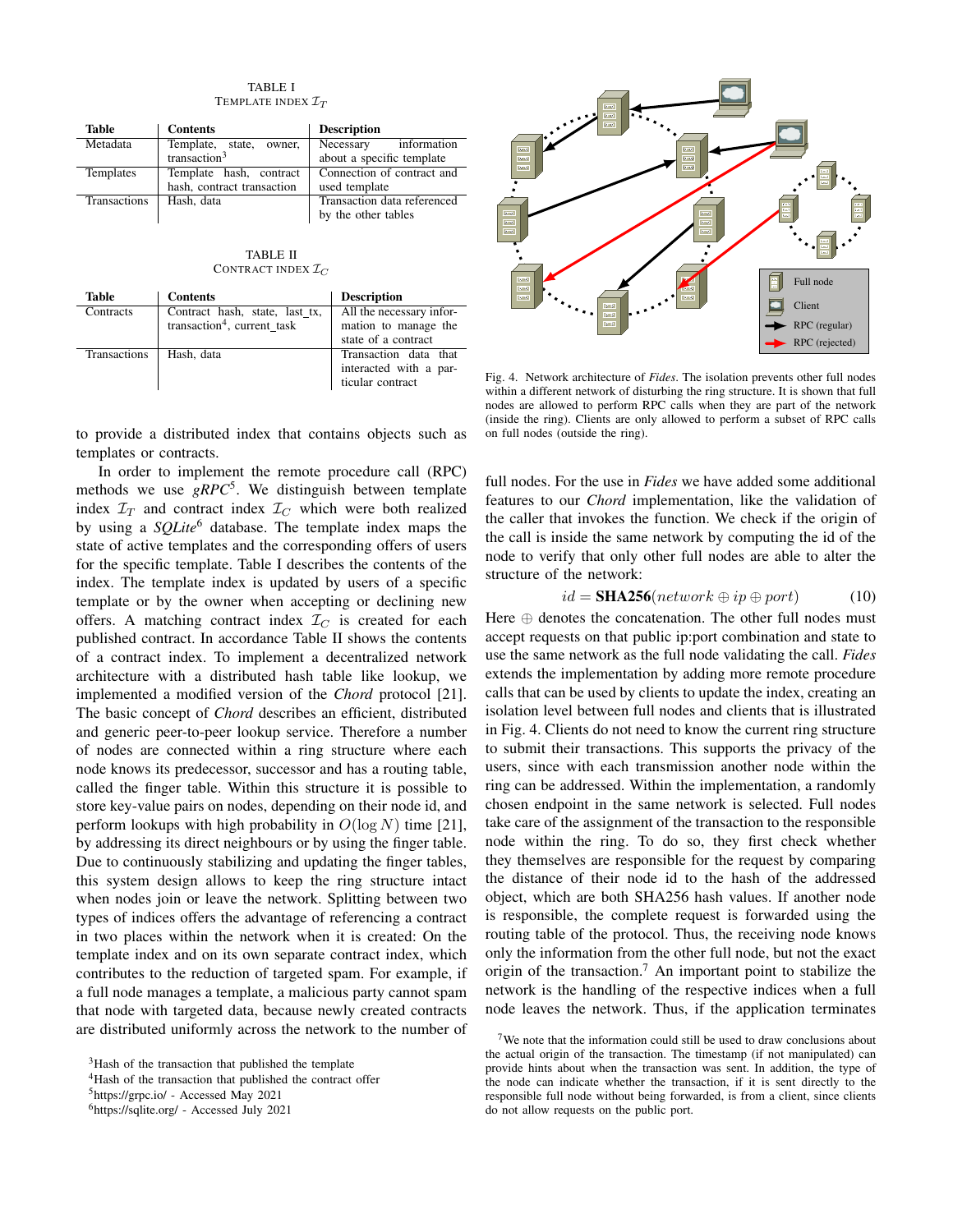

Fig. 5. CPU and Memory usage on a full node. The average memory usage is constant at about 1.1%, even with different transaction sizes during the measurement. The average CPU usage is 0.2%.

correctly, the contents of the index must be passed to the immediate successor of the node [21]. For this purpose, the current index node sends a request to its immediate successor. The request contains the wish to transfer an object, which is identified by its hash and type. The requested node checks the correctness of the request by first validating the information about the node as described in (10) afterwards making sure that the requesting node is indeed the immediate predecessor. After all checks are successful, the new index node requests the objects to be transferred from its predecessor and creates the same index. We have chosen that procedure and transfer the index only when nodes leave, not when a new nodes joins. This is based on the assumption that index nodes are usually executed on continuously accessible systems (e.g. servers). Furthermore, the state of the network is restored by the users in all cases anyway (see Table IV), which is also used if a full node is abruptly unavailable and thus has not initiated the transfer (e.g. due to a power failure). Nevertheless, at this point we would like to describe a possible attack on the system that is related to faulty clients. To the extent that a full node documents the state of a contract and cannot transmit the index in the event of an error, an untrusted party can manipulate the processing of the contract by deleting the last transaction (locally) and sending a new transaction with different data. The index node, which at that point does not know the contract (due to failure), will build that index from scratch and assume that the transactions are correct. Such an action would be immediately noticed by the other party and expose the attempted fraud, because the malicious transaction cannot be applied to the other (correct) local state. To conclude our description of full nodes, we would like to discuss the requirements to the underlying hardware. Since *Fides* is intended to promote self-organization, especially for structurally weak regions, one condition for the application is that it must also be functional on non-powerful, cheap hardware. Within our experiments we



Fig. 6. Network traffic captured on the default port at a full node. The regular background update intervals, as well as individual transactions that contain more data, are shown.

TABLE III DETAILED INFORMATION ABOUT THE USED PROCESSOR WITHIN THE SIMULATED HARDWARE

| Model name             | Intel(R) $Xeon(R)$ CPU E5-2640 v3 |
|------------------------|-----------------------------------|
| <b>Sockets</b>         |                                   |
| Cores per socket       | 2                                 |
| Threads per core       |                                   |
| <b>CPU MHz</b>         | 2600                              |
| L <sub>1</sub> d cache | 32K                               |
| L <sub>1</sub> i cache | 32K                               |
| L <sub>2</sub> cache   | 256K                              |
| L <sub>3</sub> cache   | 20480K                            |

have used a virtual server with a simulated dual core processor and 4GB of memory. Table III shows the more detailed specifications of the processor and emphasizes that a similar system can be operated cheaply both self-hosted and within a Cloud environment. The information was retrieved using the *lscpu*<sup>8</sup> command. Fig. 5 shows one example measurement that contains the transactions of multiple users during a timespan of about 30 minutes. Here, the utilization of memory is about constant at 1.1%, while the CPU usage is 0.2% on average. A spike<sup>9</sup> can be noticed from time to time, but the overall utilization of the system by the full node process remains below 13 percent. The measurements were performed in one-second intervals using the  $top^{10}$  application on the virtual server. In addition, the measurement in Fig. 6 shows the network traffic at the same time period. The graph shows the automatic update intervals of the currently active users, between which manual updates were still performed from time to time. Spikes in the graph show the publishing of transactions with contents, for example the publishing of templates or transactions during

<sup>10</sup>https://man7.org/linux/man-pages/man1/top.1.html - Accessed May 2021

<sup>8</sup>https://man7.org/linux/man-pages/man1/lscpu.1.html- Accessed October 2021

 $9$ The spike at minute 15 was caused by a transaction that included encrypted input data to the confirmation of a task. However, later similar transactions of about the same size or bigger did not cause a higher CPU usage.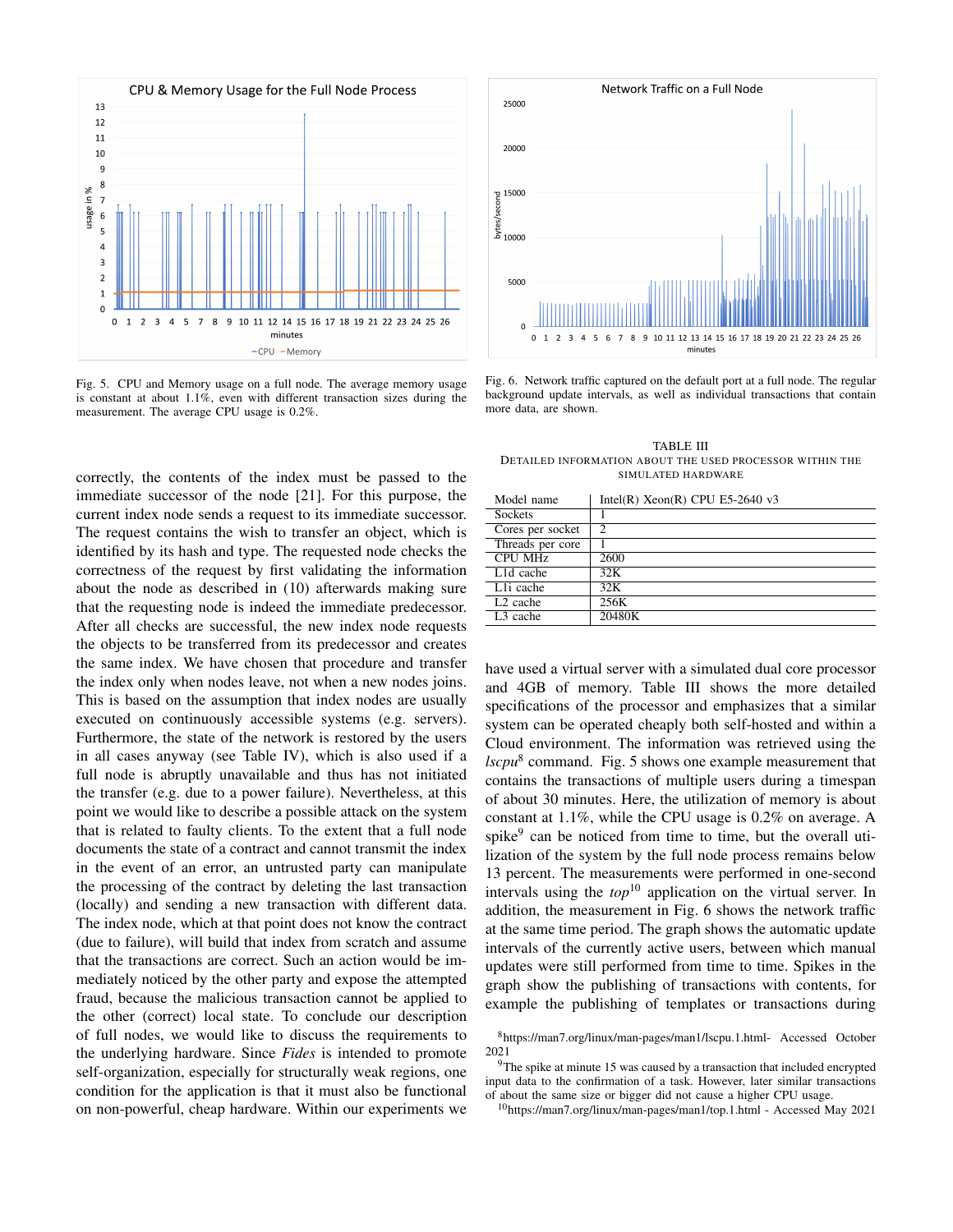TABLE IV ALIGNMENT OF THE LOCAL INFORMATION OF AN OBJECT WITH THE CURRENTLY AVAILABLE INFORMATION OF THE INDEX

| Local state | Index state       | Action                                |
|-------------|-------------------|---------------------------------------|
| any         | no state at index | Republish entire object               |
| hehind      | advanced          | Get transaction(s) and apply to local |
|             |                   | object                                |
| advanced    | behind            | Update the index with the missing     |
|             |                   | transaction(s)                        |

the processing of contracts. This measurement was performed using  $tcpdump<sup>11</sup>$ . The figures are intended to illustrate that the load on the system is small, even if the number and size of transactions increase over time.

*2) Clients:* Clients describe regular users who have decided not to contribute to the functioning of the network and only want to manage their templates and contracts via *Fides*. Users connect to the network using their local database to locate at least one full node inside the same network. New nodes are not automatically added, which makes it possible to use private instances of the network, for example within a corporate infrastructure. If the full nodes contained therein are located behind a firewall and are thus not accessible from the public Internet, any number of clients or full nodes from the same network can access the system's functions without inadvertently making information publicly available. Furthermore, it is still possible to add new nodes, for example through the command line interface, by traversing the entire network or manually adding new endpoints. In general, when regular clients start the network, for example through *fds*, they need to check whether the local state of their contracts/templates is still valid and equal to the state of the network. Therefore they ask the full nodes to obtain the current version of the index of the object to verify and apply the action described in Table IV. This approach allows both parties to restore their local state in the event of a failure of the full node. Accordingly, over the period of the synchronization intervals, the same view is obtained in the network. For example, if one party restores an old state, the other party updates it again until the correct state is recovered. Fig. 7 shows the complete interaction from creating a template to processing a contract between two clients within the same network. Since *Fides* should not only be cheap to run as full node, but should also work for regular users on low-end hardware, all functions of the system work flawlessly on Raspberry Pi computers from version 3 and higher. Furthermore, the Raspberry Pi also serves as a hardware platform on which the previously mentioned *LoRaWAN* abstraction was implemented.

### *D. Encryption*

Because *Fides* has a special focus on privacy and anonymity of the users, we use forward secrecy [16] to securely transmit sensitive information. The transparent nature of our template definition allows any user to see which information needs to be shared before interacting with the other party. In order to transfer this information securely, a separate account is generated for each contract (2). Generally, the regular account is used to access the temporary account, which is stored encrypted and is only readable by the current user due to the file system access restriction. Referring again to the definitions introduced earlier, the transactions for exchanging temporary keys are as follows:

$$
\mathcal{T}_j = (\mathcal{H}_{T_j}, \mathcal{S}_j, \mathcal{K}_{j,P}, \mathcal{O}_j) \tag{11}
$$

$$
\mathcal{T}_i = (\mathcal{H}_{T_i}, \mathcal{S}_i, \mathcal{K}_{i,P}, \mathcal{C}_{i,j}, \mathcal{K}_{\mathcal{E}i,P})
$$
(12)

$$
\mathcal{T}_j = (\mathcal{H}_{T_j}, \mathcal{S}_j, \mathcal{K}_{j,P}, \mathcal{H}_{\mathcal{C}_{i,j}}, \mathcal{K}_{\mathcal{E}_{j,P}})
$$
(13)

The first transaction (11) publishes the template which is then used by  $i$  who includes the created contract and an ephemeral public key  $\mathcal{K}_{\mathcal{E}_i,P}$  (12). When accepting the contract (13), the other party references it by its hash value and also attaches its temporary public key  $\mathcal{K}_{\mathcal{E}_i,P}$ . We first use the described method to exchange ephemeral keys using Elliptic Curve Diffie-Hellman (ECDH) [19] which are used when a task of the contract is confirmed. The hash of the last transaction  $\mathcal{H}_{T_1}$ is used as input parameter to the HMAC-based Key Derivation Function (HKDF) [22]. The obtained secret is then used to symmetrically encrypt the input data using AES-256 [23]. To comply with the chosen AES mode CBC [24], we use Public Key Cryptography Standards #7 (PKCS7) [25] to add padding to the input data. The returned initialization vector and ciphertext are then added to the transaction.

## *E. Communication*

Having covered the fundamental aspects of the implementation in the previous paragraphs, we will now describe the local communication of the system in order to illustrate the overall system. The majority of communication is handled by a daemon process (*fidesd*), which is usually started using the command line interface. The daemon process manages the following components:

• *RPC-Server*: The entry point for any regular communication with the system. Here, the server listens only to local connections and implements a RPC method, which receives already finalized transactions that are then transmitted to the network. That method is called by the core objects such as contracts or templates (see Algorithm 1). In order to implement the RPC methods, we rely on the same library as on the full nodes, which has the advantage that any message size limitations<sup>12</sup> or errors already occur locally. If a transaction raises an error during the local communication, it cannot be transferred to the network. If an erroneous transaction does arrive at a full node, it can be concluded that it is a deliberately wrong-acting party or an attacker, which makes it possible to exclude that party from using the system. In addition to the method for transmitting transactions, the RPC server also implements functions

<sup>11</sup>https://man7.org/linux/man-pages/man1/tcpdump.1.html - Accessed May 2021

 $12$ The default gRPC message limit in python is 4MB. Fides limits the transaction size to 1MB since release 0.1.4.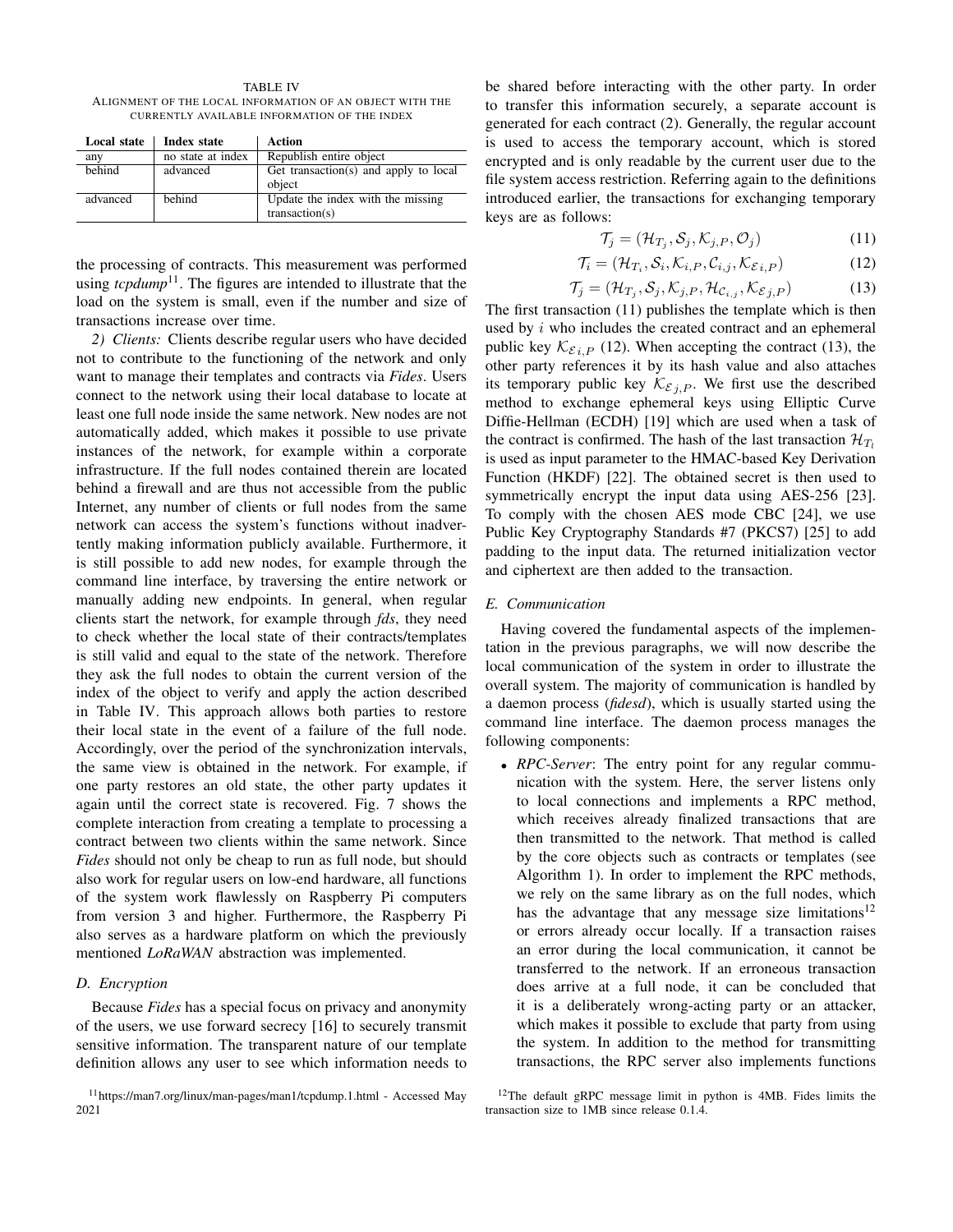

Fig. 7. General communication flow using the example of two clients. The person shown on the left creates a template, which is imported by the other person to create a contract from it. The processing takes place on the local objects, whose state is monitored by the distributed index. For simplicity, the arrows are used for transactions as well as for general requests to the network. The parties always use different full nodes to transmit their transaction to the network.

to safely stop the network daemon and collect status information that is used by the command line interface.

- *Publisher*: This component forwards the received transactions to the network. Currently, there is only a single (regular) publisher, which is used to transmit the transactions. In general, the component is derived from an interface, which allows to develop further abstractions that interact with the network in a different way.
- *Chord-Server*: For full nodes *fidesd* additionally manages incoming connections. Therefore the daemon starts another RPC server that implements the functionality described in Section V-C1. The exact functionality depends on the configuration, so it is also possible to create private subnets with full nodes or to test applications locally without participating in a public network.

In order to improve the usability, some functions of the command line interface use the publishing interface directly, for example to be able to check the state of a contract manually without starting the entire communication daemon. However, information is only obtained in this way, not sent.

# *F. Automation*

The features described so far primarily addressed regular users and described the underlying architecture of *Fides*. In order to additionally address developers, the module *Hooks* will be described in the following, which allows the dynamic automation of templates and contracts by observing the current state of the system. In general, a *Hook* is bound to an object (contract or template) and contains the following components:

- 1) *Callback*: Function to be called when the condition of the *Hook* is activated. The callback is a method inside an arbitrary *Python* script on the same system.
- 2) *Arguments*: Additional arguments of the user that will be passed to the callback.
- 3) *Called*: A simple flag to indicate whether the callback has already been called.
- 4) *Live Forever*: Another flag to declare that the *Hook* should continue to run after the first invocation of the callback.
- 5) *Interval*: The interval in which the condition of the *Hook* is monitored.



Fig. 8. Each Hook is independent of the core system and monitors the state of the database separately. The networking deamon is responsible for the communication with the network, whereby incoming or outgoing transactions change the state of the objects, causing the associated Hook to execute the contained callback.

TABLE V CAPABILITIES TO AUTOMATE PROCESSES WITHIN *Fides* THROUGH THE *Hooks* MODULE.

| Hook              | <b>Description</b>                                  |
|-------------------|-----------------------------------------------------|
| Contract accepted | Exclusively run the callback if a contract has been |
|                   | accepted. Usually used by the sender of a contract. |
| Contract rejected | Execute the callback bound to a contract if that    |
|                   | contract was declined by the owner of a template.   |
| Contract changed  | React to any state change. Recommended if that      |
|                   | contract is entirely automated.                     |
| Contract complete | Monitor a finished contract. Can be used to auto-   |
|                   | mate the export of the contract data and cleanup    |
|                   | the used ephemeral keys.                            |
| Template used     | Run the defined callback if a template has been     |
|                   | used. Important for template owners to automate the |
|                   | processing of new contract offers.                  |

The module accesses the local databases and monitors whether changes have been made. This happens, for example, when the state of a contract changes either actively by sending a transaction, or passively by updating the index. Fig. 8 gives an overview of how the module is integrated into *Fides*. Table V describes the available types of *Hooks* and briefly explains their field of application. Any *Hook* can be started either dynamically within a program or after an export by the command line interface.